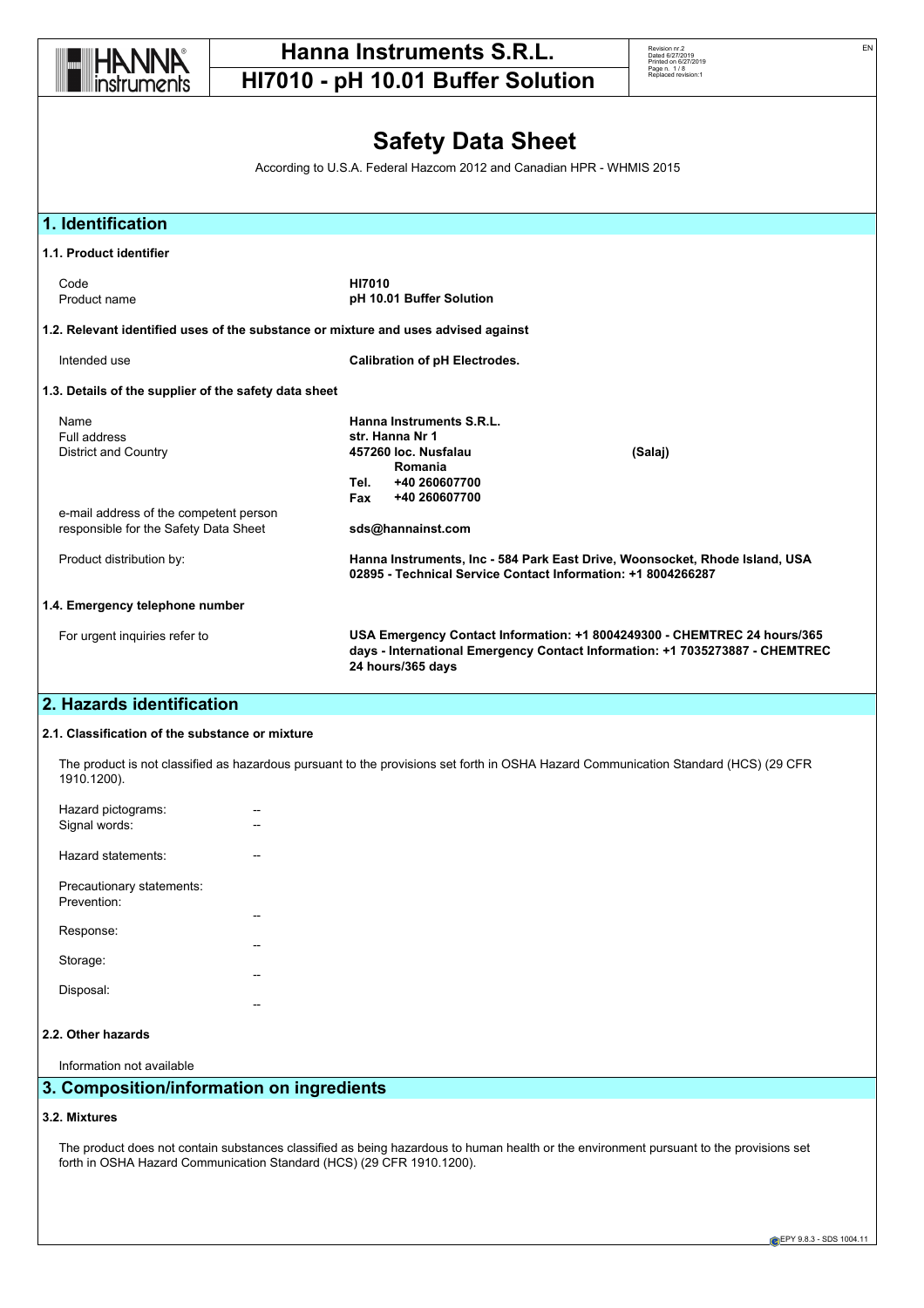

| Revision nr 2        |
|----------------------|
| Dated 6/27/2019      |
| Printed on 6/27/2019 |
| Page n. 2/8          |
| Replaced revision:1  |
|                      |
|                      |

# **4. First-aid measures**

## **4.1. Description of first aid measures**

Not specifically necessary. Observance of good industrial hygiene is recommended.

## **4.2. Most important symptoms and effects, both acute and delayed**

Specific information on symptoms and effects caused by the product are unknown.

## **4.3. Indication of any immediate medical attention and special treatment needed**

Information not available

# **5. Fire-fighting measures**

## **5.1. Extinguishing media**

SUITABLE EXTINGUISHING EQUIPMENT The extinguishing equipment should be of the conventional kind: carbon dioxide, foam, powder and water spray. UNSUITABLE EXTINGUISHING EQUIPMENT None in particular.

## **5.2. Special hazards arising from the substance or mixture**

HAZARDS CAUSED BY EXPOSURE IN THE EVENT OF FIRE Do not breathe combustion products.

## **5.3. Advice for firefighters**

#### GENERAL INFORMATION

Use jets of water to cool the containers to prevent product decomposition and the development of substances potentially hazardous for health. Always wear full fire prevention gear. Collect extinguishing water to prevent it from draining into the sewer system. Dispose of contaminated water used for extinction and the remains of the fire according to applicable regulations. SPECIAL PROTECTIVE EQUIPMENT FOR FIRE-FIGHTERS Normal fire fighting clothing i.e. fire kit (BS EN 469), gloves (BS EN 659) and boots (HO specification A29 and A30) in combination with self-contained open circuit positive pressure compressed air breathing apparatus (BS EN 137).

## **6. Accidental release measures**

#### **6.1. Personal precautions, protective equipment and emergency procedures**

Use breathing equipment if fumes or powders are released into the air. These indications apply for both processing staff and those involved in emergency procedures.

#### **6.2. Environmental precautions**

The product must not penetrate into the sewer system or come into contact with surface water or ground water.

#### **6.3. Methods and material for containment and cleaning up**

Confine using earth or inert material. Collect as much material as possible and eliminate the rest using jets of water. Contaminated material should be disposed of in compliance with the provisions set forth in point 13.

#### **6.4. Reference to other sections**

Any information on personal protection and disposal is given in sections 8 and 13.

## **7. Handling and storage**

#### **7.1. Precautions for safe handling**

Before handling the product, consult all the other sections of this material safety data sheet. Avoid leakage of the product into the environment. Do not eat, drink or smoke during use.

### **7.2. Conditions for safe storage, including any incompatibilities**

Keep the product in clearly labelled containers. Keep containers away from any incompatible materials, see section 10 for details.

EN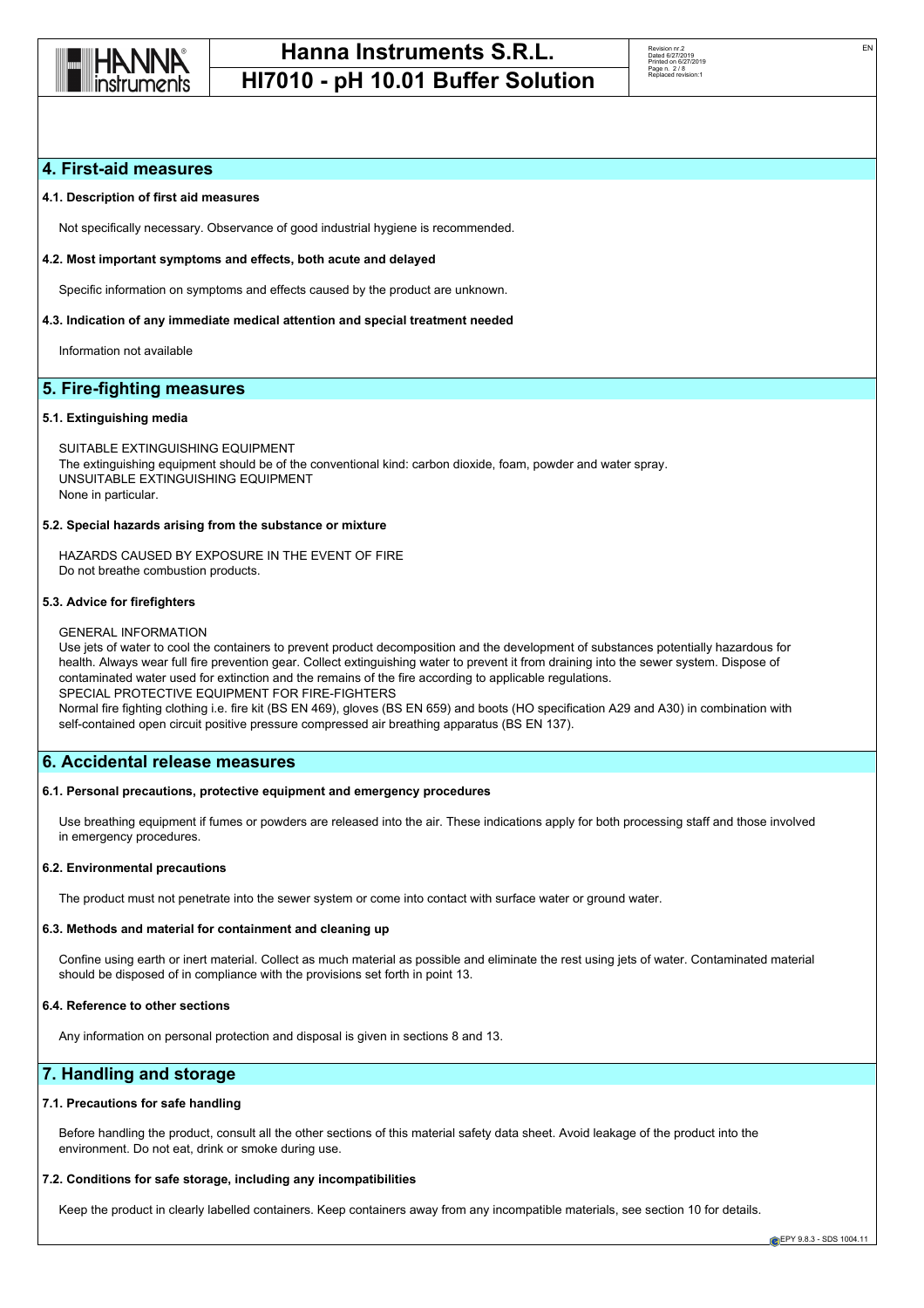

| Revision nr.2        |
|----------------------|
| Dated 6/27/2019      |
| Printed on 6/27/2019 |
| Page n. 3/8          |
| Replaced revision:1  |
|                      |
|                      |

**7. Handling and storage** ... / >>

## **7.3. Specific end use(s)**

Information not available

## **8. Exposure controls/personal protection**

#### **8.1. Control parameters**

Information not available

## **8.2. Exposure controls**

Comply with the safety measures usually applied when handling chemical substances. HAND PROTECTION None required. SKIN PROTECTION None required. EYE PROTECTION None required. RESPIRATORY PROTECTION None required, unless indicated otherwise in the chemical risk assessment. ENVIRONMENTAL EXPOSURE CONTROLS The emissions generated by manufacturing processes, including those generated by ventilation equipment, should be checked to ensure compliance with environmental standards.

## **9. Physical and chemical properties**

## **9.1. Information on basic physical and chemical properties**

| Appearance<br>Colour<br>Odour<br>Odour threshold<br>рH<br>Melting point / freezing point<br>Initial boiling point<br>Boiling range<br>Flash point<br>Evaporation rate<br>Flammability (solid, gas)<br>Lower inflammability limit<br>Upper inflammability limit<br>Lower explosive limit<br>Upper explosive limit<br>Vapour pressure<br>Vapour density<br>Relative density<br>Solubility | liquid<br>colourless<br>odourless<br>Not available<br>10<br>Not available<br>Not available<br>Not available<br>Not applicable<br>Not available<br>Not available<br>Not available<br>Not available<br>Not available<br>Not available<br>Not available<br>Not available<br>1.00<br>soluble in water |
|-----------------------------------------------------------------------------------------------------------------------------------------------------------------------------------------------------------------------------------------------------------------------------------------------------------------------------------------------------------------------------------------|---------------------------------------------------------------------------------------------------------------------------------------------------------------------------------------------------------------------------------------------------------------------------------------------------|
|                                                                                                                                                                                                                                                                                                                                                                                         |                                                                                                                                                                                                                                                                                                   |
|                                                                                                                                                                                                                                                                                                                                                                                         |                                                                                                                                                                                                                                                                                                   |
| Partition coefficient: n-octanol/water                                                                                                                                                                                                                                                                                                                                                  | Not available                                                                                                                                                                                                                                                                                     |
| Auto-ignition temperature<br>Decomposition temperature                                                                                                                                                                                                                                                                                                                                  | Not available<br>Not available                                                                                                                                                                                                                                                                    |
| Viscosity                                                                                                                                                                                                                                                                                                                                                                               | Not available                                                                                                                                                                                                                                                                                     |
| <b>Explosive properties</b>                                                                                                                                                                                                                                                                                                                                                             | not applicable                                                                                                                                                                                                                                                                                    |
| Oxidising properties                                                                                                                                                                                                                                                                                                                                                                    | not applicable                                                                                                                                                                                                                                                                                    |
| 9.2. Other information                                                                                                                                                                                                                                                                                                                                                                  |                                                                                                                                                                                                                                                                                                   |
| Total solids $(250^{\circ}C / 482^{\circ}F)$                                                                                                                                                                                                                                                                                                                                            | 0.47%                                                                                                                                                                                                                                                                                             |
|                                                                                                                                                                                                                                                                                                                                                                                         |                                                                                                                                                                                                                                                                                                   |

## **10. Stability and reactivity**

### **10.1. Reactivity**

There are no particular risks of reaction with other substances in normal conditions of use.

### **10.2. Chemical stability**

The product is stable in normal conditions of use and storage.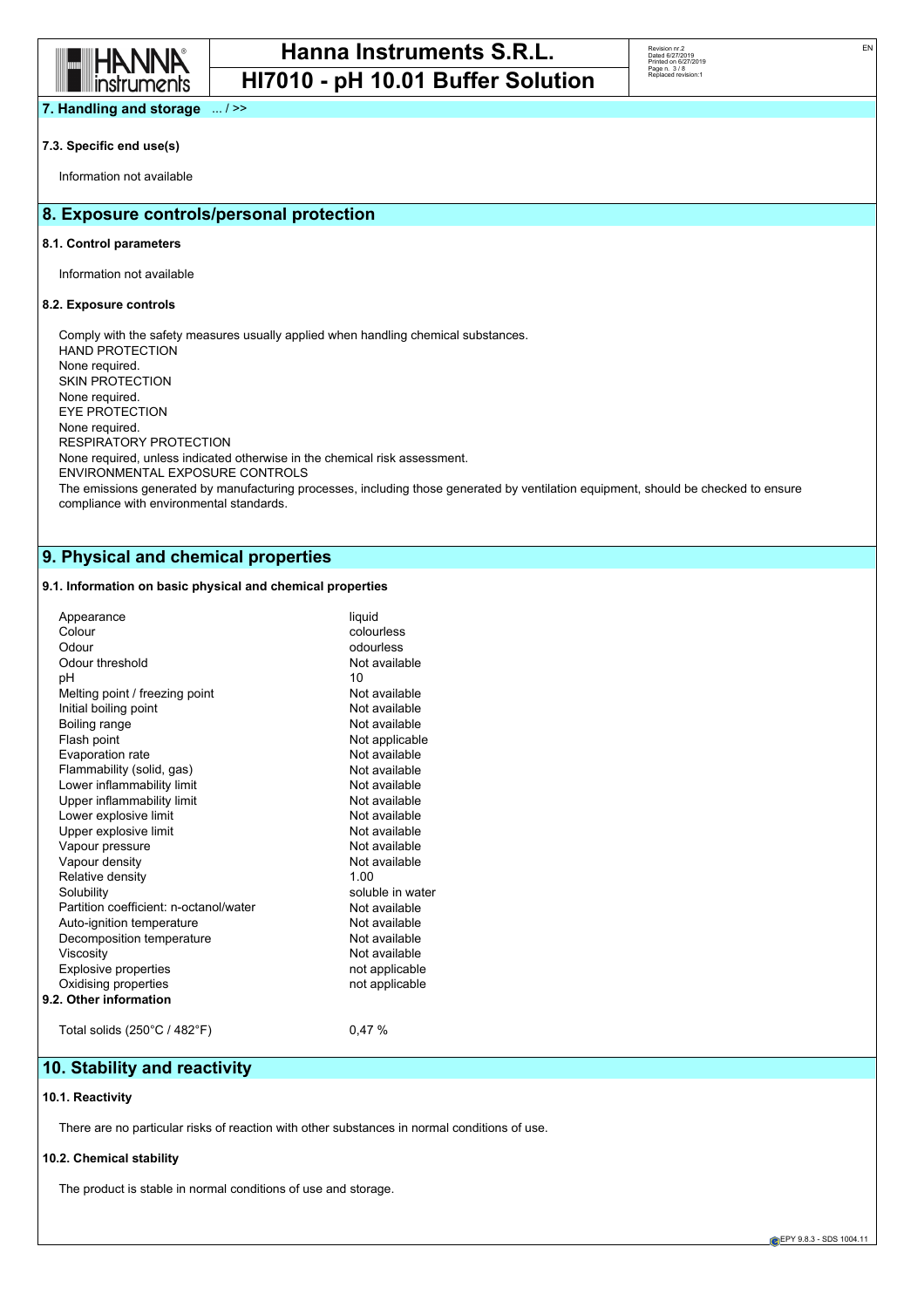

Revision nr.2 Dated 6/27/2019 Printed on 6/27/2019 Page n. 4 / 8 Replaced revision:1

EN

**10. Stability and reactivity** ... / >>

## **10.3. Possibility of hazardous reactions**

No hazardous reactions are foreseeable in normal conditions of use and storage.

#### **10.4. Conditions to avoid**

None in particular. However the usual precautions used for chemical products should be respected.

#### **10.5. Incompatible materials**

Information not available

#### **10.6. Hazardous decomposition products**

Information not available

## **11. Toxicological information**

According to currently available data, this product has not yet produced health damages. Anyway, it must be handled according to good industrial practices.

#### **11.1. Information on toxicological effects**

Metabolism, toxicokinetics, mechanism of action and other information

Information not available

Information on likely routes of exposure

Information not available

Delayed and immediate effects as well as chronic effects from short and long-term exposure

Information not available

Interactive effects

Information not available

ACUTE TOXICITY

Does not meet the classification criteria for this hazard class

SKIN CORROSION / IRRITATION

Does not meet the classification criteria for this hazard class

SERIOUS EYE DAMAGE / IRRITATION

Does not meet the classification criteria for this hazard class

RESPIRATORY OR SKIN SENSITISATION

Does not meet the classification criteria for this hazard class

GERM CELL MUTAGENICITY

Does not meet the classification criteria for this hazard class

CARCINOGENICITY

Does not meet the classification criteria for this hazard class

This product is not considered to be a carcinogen by IARC, ACGIH, NTP, and OSHA.

### REPRODUCTIVE TOXICITY

Does not meet the classification criteria for this hazard class

STOT - SINGLE EXPOSURE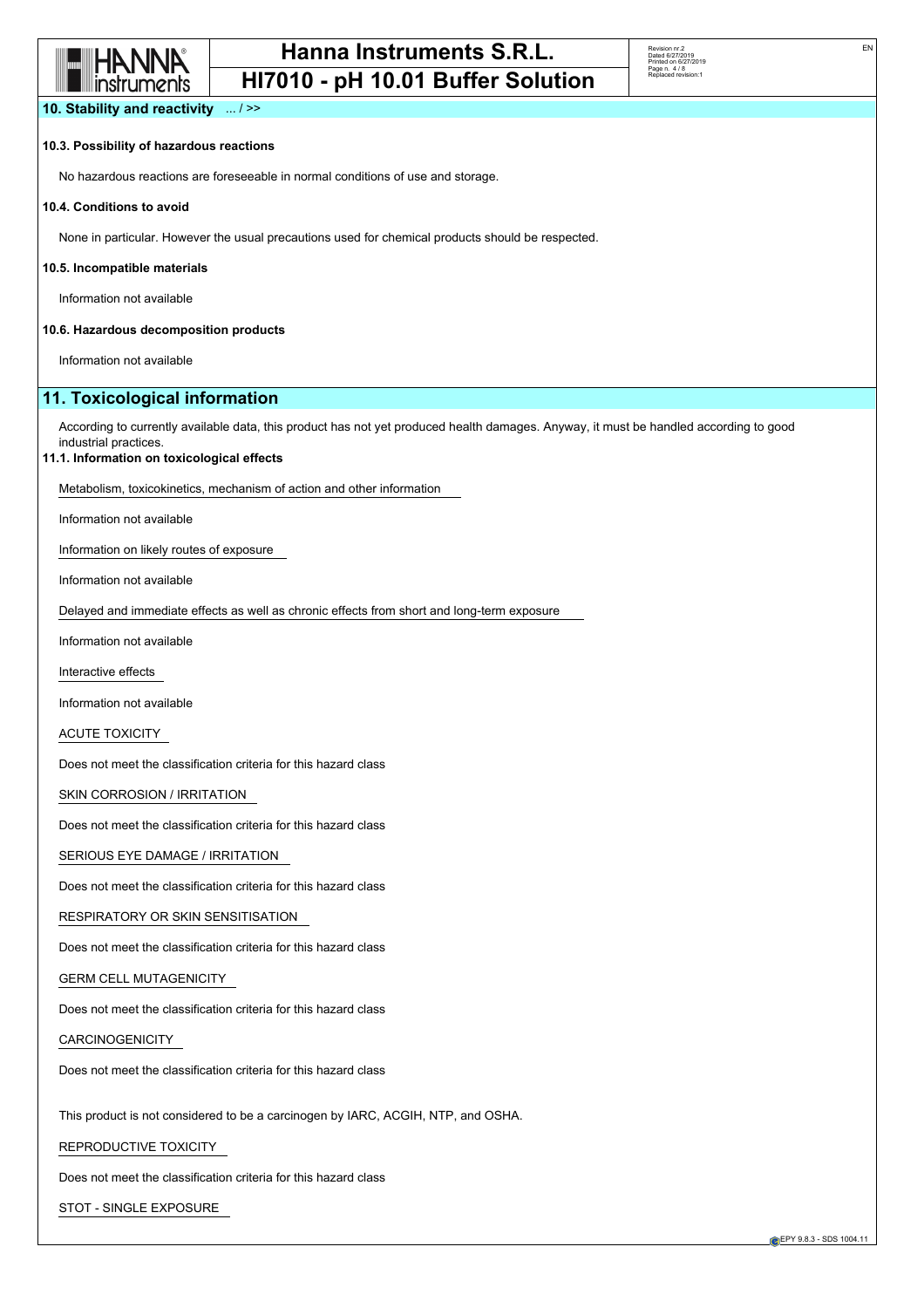

| Revision nr 2        |
|----------------------|
| Dated 6/27/2019      |
| Printed on 6/27/2019 |
| Page n. 5/8          |
| Replaced revision:1  |
|                      |

EN

**11. Toxicological information** ... / >>

Does not meet the classification criteria for this hazard class

## STOT - REPEATED EXPOSURE

Does not meet the classification criteria for this hazard class

#### ASPIRATION HAZARD

Does not meet the classification criteria for this hazard class

## **12. Ecological information**

Use this product according to good working practices. Avoid littering. Inform the competent authorities, should the product reach waterways or contaminate soil or vegetation.

#### **12.1. Toxicity**

Information not available

### **12.2. Persistence and degradability**

Information not available

### **12.3. Bioaccumulative potential**

Information not available

#### **12.4. Mobility in soil**

Information not available

#### **12.5. Results of PBT and vPvB assessment**

On the basis of available data, the product does not contain any PBT or vPvB in percentage greater than 0,1%.

#### **12.6. Other adverse effects**

Information not available

## **13. Disposal considerations**

#### **13.1. Waste treatment methods**

Reuse, when possible. Neat product residues should be considered special non-hazardous waste. Disposal must be performed through an authorised waste management firm, in compliance with national and local regulations. CONTAMINATED PACKAGING Contaminated packaging must be recovered or disposed of in compliance with national waste management regulations.

## **14. Transport information**

The product is not dangerous under current provisions of the Code of International Carriage of Dangerous Goods by Road (ADR) and by Rail (RID), of the International Maritime Dangerous Goods Code (IMDG), and of the International Air Transport Association (IATA) regulations.

## **14.1. UN number**

Not applicable

## **14.2. UN proper shipping name**

Not applicable

#### **14.3. Transport hazard class(es)**

Not applicable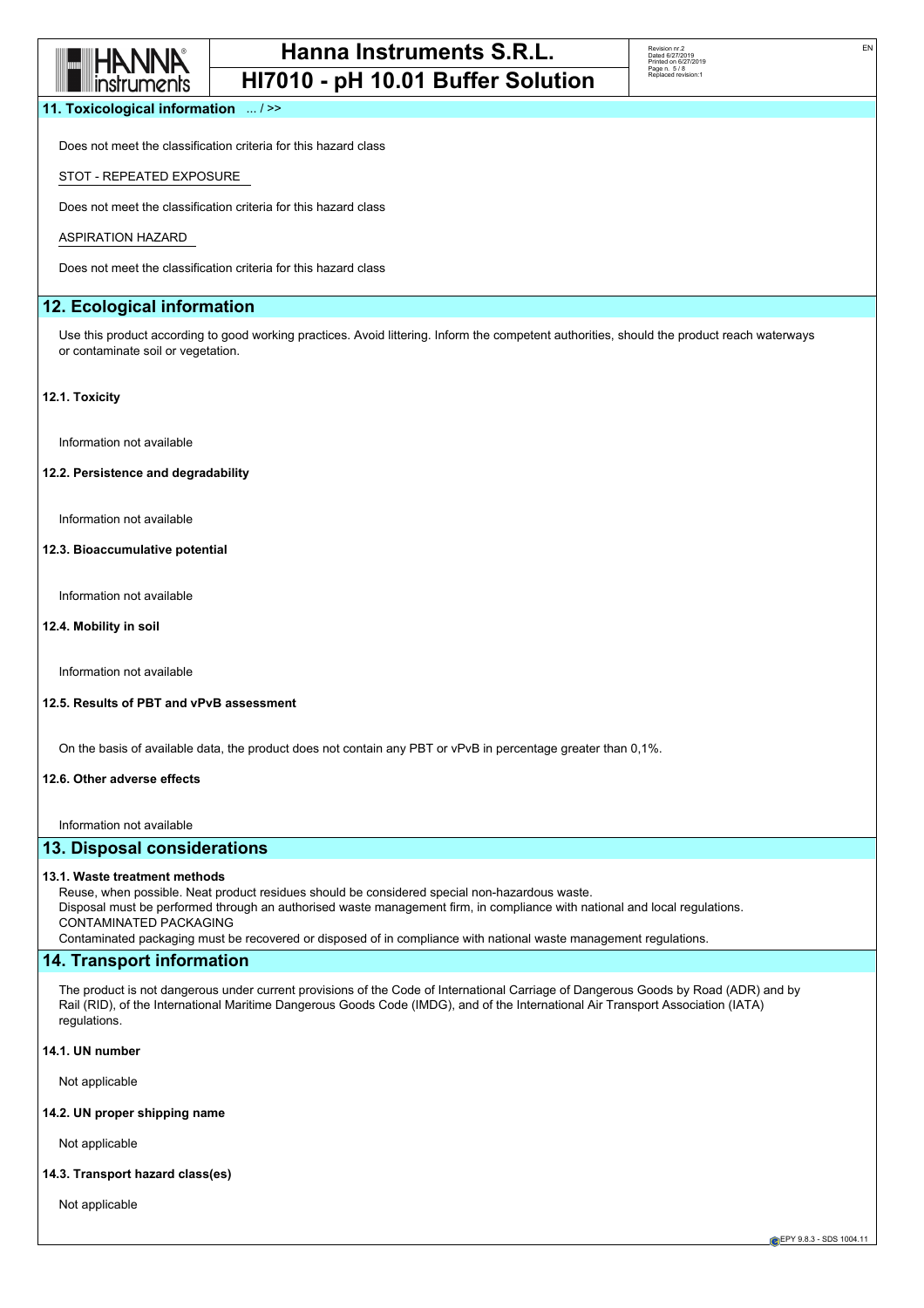

| Revision nr.2        |
|----------------------|
| Dated 6/27/2019      |
| Printed on 6/27/2019 |
| Page n. 6/8          |
| Replaced revision:1  |
|                      |
|                      |

EN

**14. Transport information** ... / >>

#### **14.4. Packing group**

Not applicable

**14.5. Environmental hazards**

Not applicable

### **14.6. Special precautions for user**

Not applicable

## **14.7. Transport in bulk according to Annex II of Marpol and the IBC Code**

Information not relevant

# **15. Regulatory information**

## **15.1. Safety, health and environmental regulations/legislation specific for the substance or mixture**

U.S. Federal Regulations

TSCA: All components are listed on TSCA Inventory.

Clean Air Act Section 112(b): No component(s) listed.

Clean Air Act Section 602 Class I Substances: No component(s) listed.

Clean Air Act Section 602 Class II Substances: No component(s) listed.

Clean Water Act – Priority Pollutants: No component(s) listed.

Clean Water Act – Toxic Pollutants: No component(s) listed.

DEA List I Chemicals (Precursor Chemicals): No component(s) listed.

DEA List II Chemicals (Essential Chemicals): No component(s) listed.

EPA List of Lists: 313 Category Code: No component(s) listed.

EPCRA 302 EHS TPQ: No component(s) listed.

EPCRA 304 EHS RQ: No component(s) listed.

CERCLA RQ: No component(s) listed.

EPCRA 313 TRI: No component(s) listed.

RCRA Code: No component(s) listed.

CAA 112 (r) RMP TQ: No component(s) listed.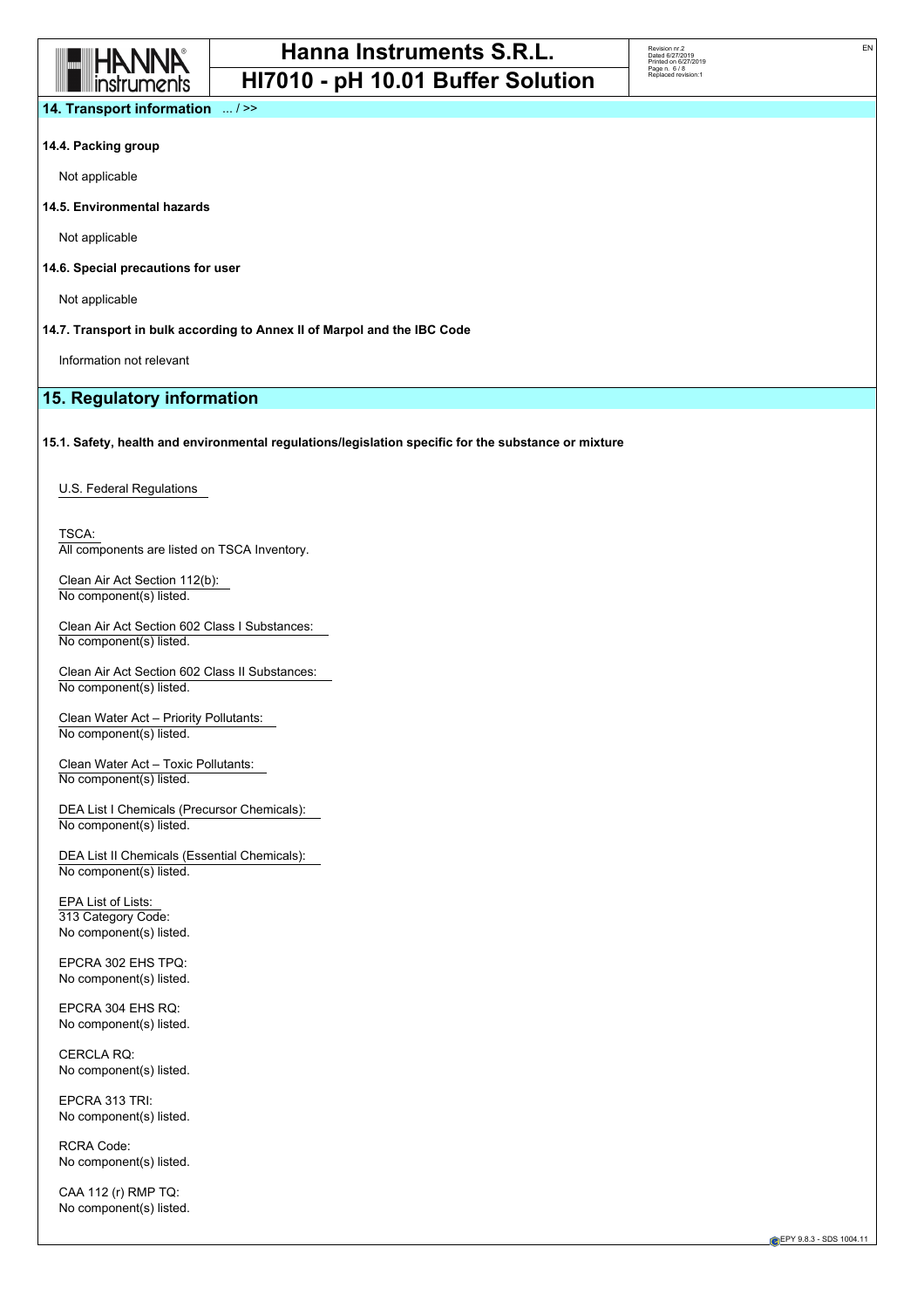

| Revision nr.2        |
|----------------------|
| Dated 6/27/2019      |
| Printed on 6/27/2019 |
| Page n. 7/8          |
| Replaced revision:1  |
|                      |
|                      |

EN

State Regulations

Massachussetts: No component(s) listed.

Minnesota: No component(s) listed.

New Jersey: No component(s) listed.

New York: No component(s) listed.

Pennsylvania: No component(s) listed.

California: No component(s) listed.

Proposition 65:

This product does not contain any substances know to the State of California to cause cancer, reproductive harm or birth defects.

International Regulations

Substances subject to exportation reporting pursuant to (EC) Reg. 649/2012:

**None** 

Substances subject to the Rotterdam Convention:

None

Substances subject to the Stockholm Convention: **None** 

Candadian WHMIS Information not available

# **16. Other information**

LEGEND:

- 313 CATEGORY CODE: Emergency Planning and Community Right-to Know Act Section 313 Category Code
- ADR: European Agreement concerning the carriage of Dangerous goods by Road
- CAA 112 ® RMP TQ: Risk Management Plan Threshold Quantity (Clean Air Act Section 112®)
- CAS NUMBER: Chemical Abstract Service Number
- CE50: Effective concentration (required to induce a 50% effect)
- CERCLA RQ: Reportable Quantity (Comprehensive Environment Response, Compensation, and Liability Act)
- CLP: EC Regulation 1272/2008
- DEA: Drug Enforcement Administration
- EmS: Emergency Schedule
- EPA: US Environmental Protection Agency
- EPCRA: Emergency Planning and Community Right-to Know Act
- EPCRA 302 EHS TPQ: Extremely Hazardous Substance Threshold Planning Quantity (Section 302 Category Code)
- EPCRA 304 EHS RQ: Extremely Hazardous Substance Reportable Quantity (Section 304 Category Code)
- EPCRA 313 TRI: Toxics Release Inventory (Section 313 Category Code)
- GHS: Globally Harmonized System of classification and labeling of chemicals
- IATA DGR: International Air Transport Association Dangerous Goods Regulation
- IC50: Immobilization Concentration 50%
- IMDG: International Maritime Code for dangerous goods
- IMO: International Maritime Organization
- LC50: Lethal Concentration 50%
- LD50: Lethal dose 50%
- OEL: Occupational Exposure Level
- PEL: Predicted exposure level
- RCRA Code: Resource Conservation and Recovery Act Code
- REL: Recommended exposure limit
- RID: Regulation concerning the international transport of dangerous goods by train
- TLV: Threshold Limit Value
- TLV CEILING: Concentration that should not be exceeded during any time of occupational exposure.
- TSCA: Toxic Substances Control Act
- TWA STEL: Short-term exposure limit
- TWA: Time-weighted average exposure limit